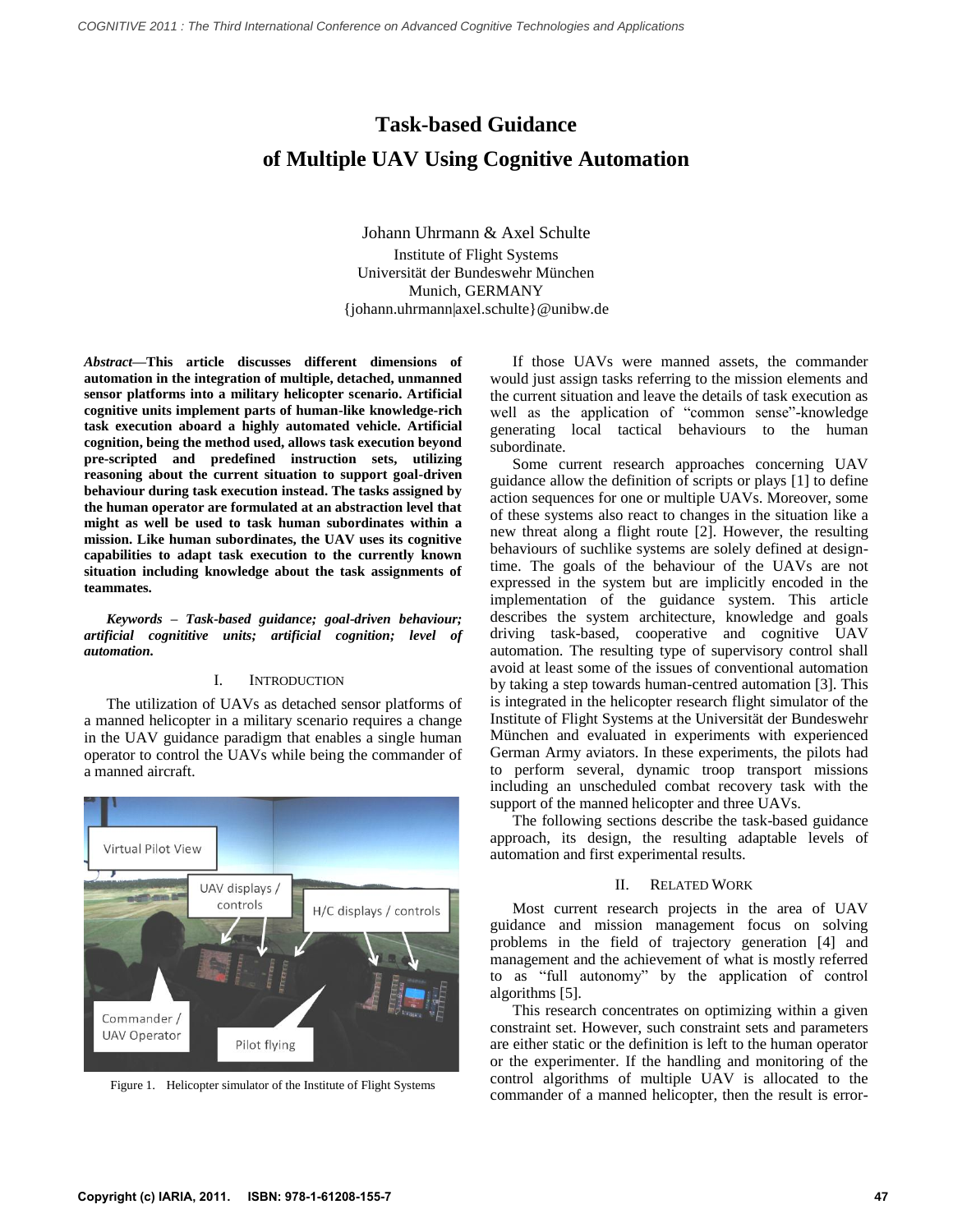prone behaviour and high workload for the operator [6]. Therefore, we present a system that integrates flight control, payload control and radio links into one entity. This entity uses its knowledge about the situation, the mission, the vehicle and its capabilities to provide an interface to the human operator that allows UAV guidance on a situation adaptive task level rather than sub-system handling.

Previous articles focus on the requirements engineering [6] and global system design and test environment including the integration of assistant systems [7] [8] [9]. The main contribution of this article consists of a discussion of the resulting levels of automation gained by task based guidance, a description of the knowledge base to realize task based guidance as well as the first experimental evaluation of the system.

## III. TASK-BASED GUIDANCE

Task based guidance aims at integrating multiple unmanned vehicles into a manned helicopter mission in a similar manner as integrating additional manned helicopters into the scenario. Therefore, the guidance of unmanned vehicles should be on an abstraction level that allows the allocation of a series of tasks to each UAV. Suchlike tasks are issued by the human operator and request the achievement of goals, e.g., the request of reconnaissance information about a landing site. The interpretation of the tasks and the use of on-board systems to fulfil these tasks are left to the UAV. The series of tasks is on a similar abstraction level as tasks assigned to a pilot during mission briefing in a conventional, manned helicopter mission.

Moreover, just like a human pilot, UAVs should also use opportunities of supporting the mission, e.g., by getting sensor information of nearby objects, without a direct command from the operator.

This implies  $UAV$  guidance and mission management on a level where one or more UAVs are controlled by tasks that use mission terms instead of waypoints and the request of results rather than in-detail configuration of flight control functions and sensor payload. The latter should be generated aboard the UAV by its on-board automation.

The tasks currently implemented in the experimental setup are

- a *departure* task that respects basic air traffic regulations of the airfield and makes the UAV depart via a given, named departure location.
- a *transit* task that causes a flight to a specific, named location. While being in transit, the UAV configures the camera into forward looking mode. Known threats will be automatically avoided, if possible.
- a *recce route* task that causes the UAV to fly a route to a named destination. The sensor payload will be configured to provide reconnaissance information about the flight path. If the UAV possesses knowledge about another UAV also tasked with a recce of the same route, it will modify its flight path to maximize sensor coverage.
- a *recce area* task that causes the UAV to gather recce information about a named area. The camera will be used to provide ortho-photos of the area.
- an *object surveillance* task. While working on this task, the UAV will use the payload control to deliver a continuous video stream of a named location.
- a *cross corridor* task makes the UAV fly through a transition corridor between friendly and hostile territory. To avoid friendly fire and ease cooperation with the own ground based air defence; this crossing is modelled as separate task. Moreover, it is the only task allowed to cross the border between friendly and hostile territory.
- a *landing* task causes the UAV to take an approach route to an airfield and to land at that airfield.

The capability of understanding these tasks at mission level, i.e., understanding the current situation, planning towards task execution, using the flight control system, communication equipment and mission payload of the UAV requires an automation that incorporates certain subfunctions as found in cognitive behaviour of a human [7], thereby creating cognitive behaviour of the automation. The following chapters discuss the resulting levels of automation and describe the architecture and information processing of a so-called artificial cognitive unit (ACU).

## IV. LEVELS OF AUTOMATION

<span id="page-1-1"></span>Currently, UAV systems operate on a wide range of different guidance modes. That modes cover the whole range from direct manual control [10], flight control based [6], scripted behaviours [1] up to above-mentioned task-based guidance [7]. These guidance modes form a stack of abstraction layers as depicted in Figure [2.](#page-1-0)



Figure 2. Levels of abstraction in UAV guidance

<span id="page-1-0"></span>Sheridan and Verplank [11] describe a different view of levels of automation. These levels are mostly independent from the chosen abstraction layer but focus on task allocation and authority sharing between the human and the automation. They range from barely manual control to automation that does neither allow intervention from the human operator nor provide information about the action taken. In the design of current UAV guidance systems, various levels are present, e.g., in waypoint based guidance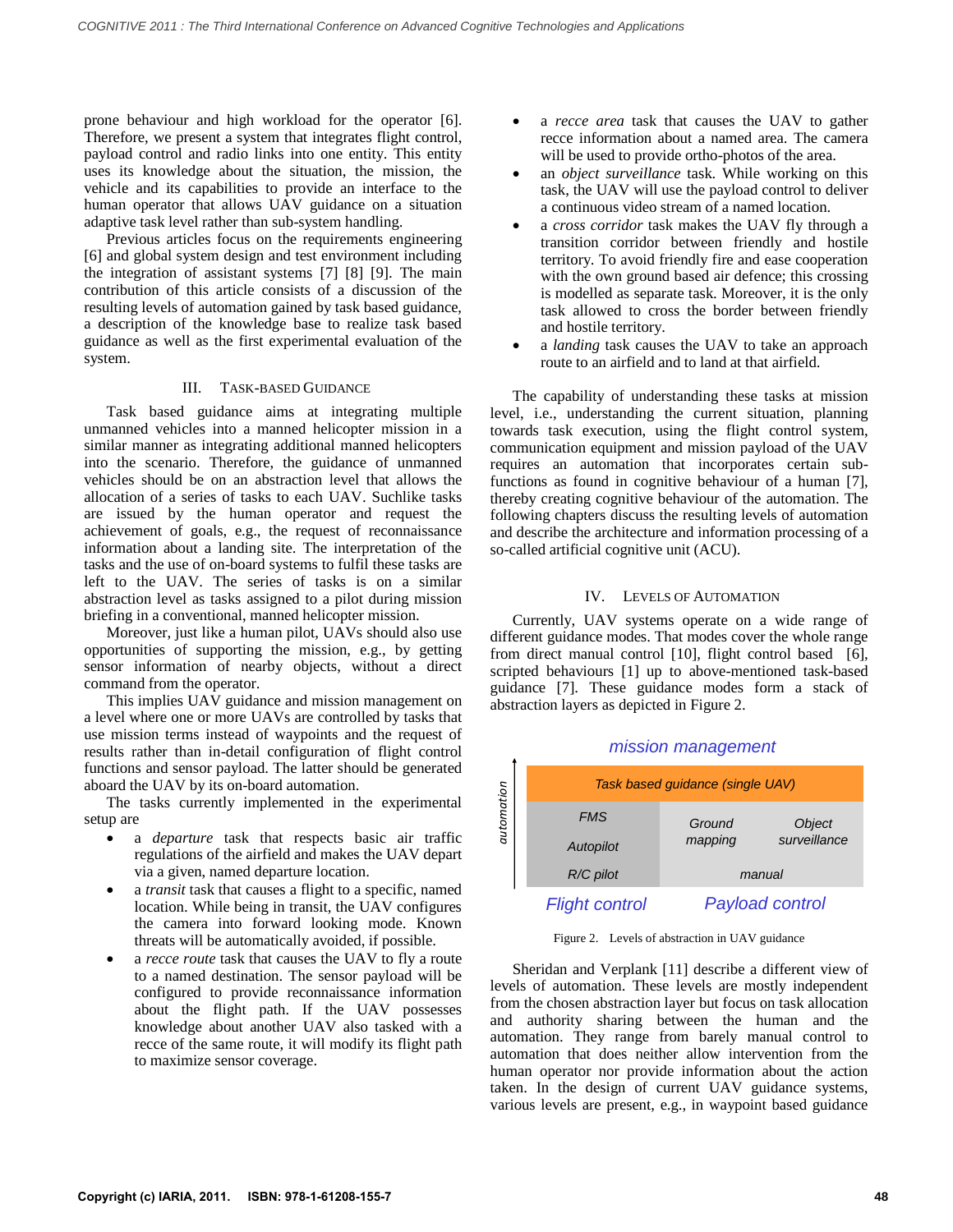systems, the definition of waypoints is the sole responsibility of the human operator. No automation support is provided in that task. However, automatic flight termination systems do not allow the human to veto on the decision of the automation but merely report the flight termination after its execution, i.e., level 7 according to Sheridan and Verplank [11].

The task based guidance described further in this article introduces an additional dimension in the levels of automation. While the abstraction layer is fixed in the current setup, i.e., only the task based layer is available to the human operator, the operator can choose to provide different tasks to the UAV. The UAV will check the tasks for consistency and may insert additional tasks to restore a consistent task agenda. The consistency check and completion of the task agenda is based on a planning scheme, which behaves deterministic with respect to the current tactical situation and the task elements known so far. Thus, the operator may choose to specify only task elements relevant to him or her and leave the specification of other tasks to the UAV. This particular type of adaptable automation allows the specification of strict task agendas, i.e., the human operator defines every task of the UAV. However, also loose task agendas may be defined, i.e., the human operator only defines the most important tasks and leaves the details to the UAV.

Moreover, this kind of automation also can reduce the chance of human errors, because unintentionally omitted tasks are also completed by the automation.

# V. SYSTEM ARCHITECTURE

In order to implement suchlike machine behaviours, this chapter will provide an overview of the design principles and information processing architecture enabling task based guidance capabilities.

# *A. Design of knowledge-based Artificial Cognitive Units*

Based on models of cognitive capabilities of human pilots, artificial cognitive units (ACUs) were designed. As depicted in Figure [3,](#page-2-0) these units become the sole interface between the human operator and the vehicle [12] in the work system [13]. This additional automation allows the desired shift in the guidance paradigm from the subsystem level, i.e., separate flight guidance and payload management, to commanding intelligent participants in the mission context.



Figure 3. Work system "UAV guidance"

<span id="page-2-0"></span>To understand and execute tasks with respect to the current situation, the ACU requires relevant parts of the knowledge and capabilities of human pilots. That knowledge can be grouped into system management, understanding and evaluating mission objectives in the context of the current scenario as well as knowledge to interact with the human operator [14]. This knowledge is derived by formalization of domain specific procedures defined in documents like the NATO doctrine for helicopter use in land operations [15]. Furthermore, interviews with experienced helicopter pilots revealed relevant knowledge. The interviews and the additional evaluation of recordings of training missions used the Cognitive Process Method [16]. For every phase, the human's objective is evaluated. Moreover, all possible and hypothetic action alternatives to pursue the objective are determined. Furthermore, all environmental knowledge is gathered, which is used to select a particular action alternative or which influences the execution of a chosen action. At last, the procedures to execute the actions are evaluated.

## *B. Human-Machine Interface*

To support the guidance of multiple UAV from a manned helicopter, the human-machine interface (HMI) has to integrate into the manned helicopter. Moreover, using an audio interface, i.e., speech recognition, to guide the UAV was rejected by a majority of the interviewed pilots due to the already high radio traffic that has to be handled by the helicopter crew.

Therefore, a graphical interface was chosen to interact with the UAV. This interface is integrated into two identical multifunctional displays available to the commander of the manned helicopter. Figure [4](#page-2-1) depicts the implemented multifunctional display format.



Figure 4. UAV tasking interface

<span id="page-2-1"></span>On the lower left of the multifunctional keyboard, the operator can switch between UAV control and the displays of the manned helicopter (A/C / UAV). Above, the current UAV can be selected. On the top left, the operator can select three different modes: CAM, TASKS, and ID. The right multifunctional soft keyboard shows the context sensitive options for the current mode chosen on the left.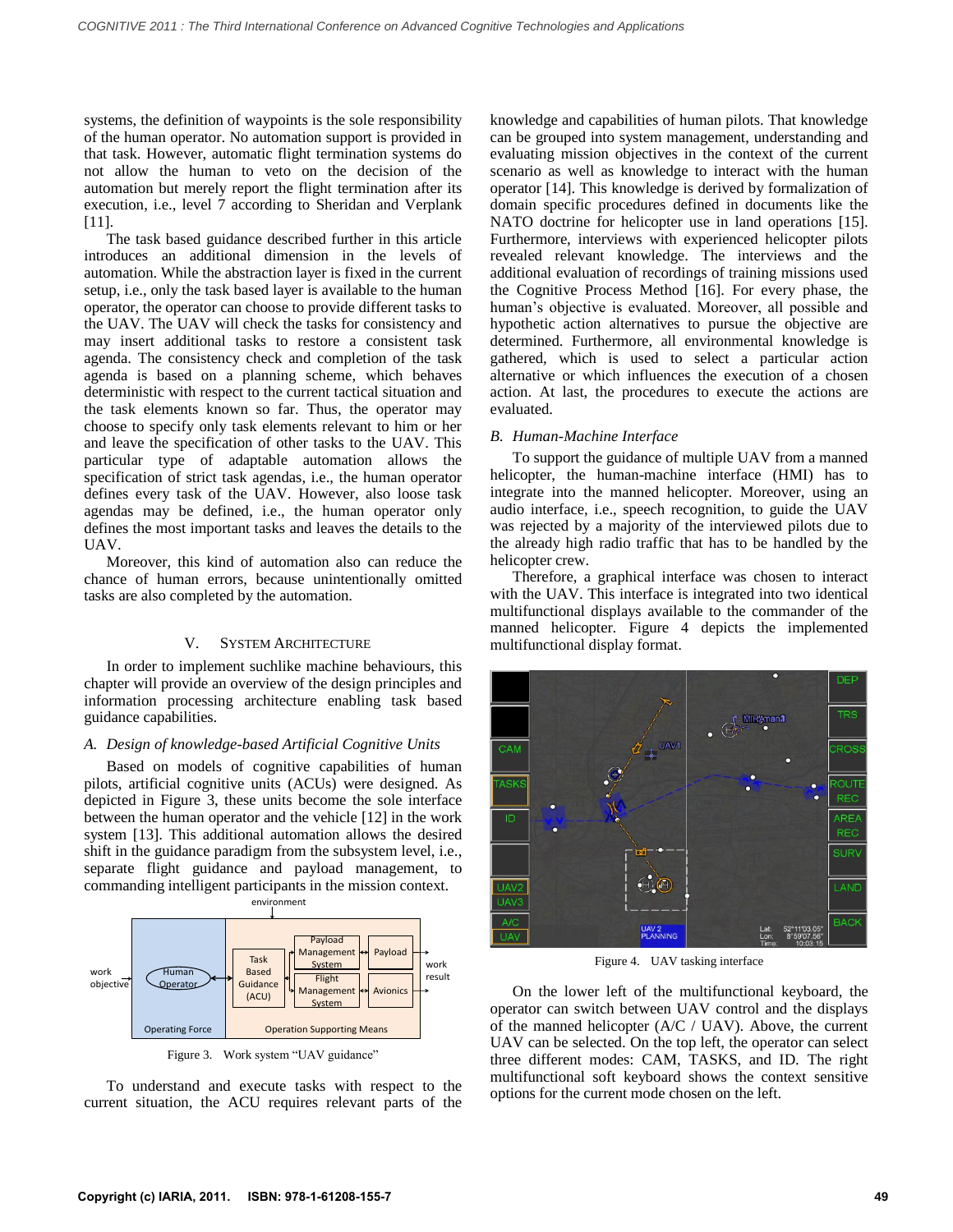CAM provides a live video stream from the camera of the currently selected UAV. The TASKS can be used to monitor the current tactical situation and to manipulate the task elements of the currently selected UAV.

In TASKS, the current tactical situation is displayed as well as the task elements of the UAV. The currently active task is highlighted in yellow. A task can be inserted into the task agenda of the UAV by choosing the task type as shown on the right in Figure [4,](#page-2-1) optionally choosing the predecessor of the task on the map and selecting the target position of the task. A task can be selected for immediate execution. This functionality can be used to start the execution of the first task as well as for skipping tasks. Additionally, tasks can be deleted and moved, i.e., the target area description of the task is altered. If tasks are added, deleted or modified, the UAV will maintain a consistent task agenda by inserting missing tasks depending on the current tactical situation. As long as this planning is in progress, it is indicated on the bottom of the display as shown for UAV number 2 in Figure [4.](#page-2-1) To prevent immediate re-insertion of deleted task elements, the consistency checks are delayed after the operator deletes a task element. This allows further modifications of the task agenda by the human operator without being interrupted by the UAV.

The ID display mode is used to review photos taken by the UAV and to classify the objects on the images into predefined types (car, military vehicle, ground based air defence) and hostility, i.e., neutral, friend or foe. Those classifications are also reflected in the tactical situation shown in the task mode as well as the electronic map displays available to the pilot flying. Furthermore, those classifications will be transmitted to the UAVs in order to support reaction to the changed tactical environment, e.g., to plan flight routes around hostile air defence.

The combination of those display functionalities shall allow the human operator to guide the UAVs to support a military air assault mission that involves operation over hostile areas and support of infantry troops. Moreover, by tasking the UAVs using mission terms, e.g., by selection of "area reconnaissance of the primary landing site", the control of three UAVs shall be feasible and enhance mission safety by providing valuable information about mission relevant areas and routes without risking exposure of own troops to threats like ground based air defence and other opposing forces.

# *C. Information Processing*

The implementation of artificial cognitive units is based on the Cognitive System Architecture (COSA) framework [16]. This framework is based upon Soar [17] and adds support for object-oriented programming as well as stereotypes for structuring the knowledge into environment models, desires, action alternatives and instruction models.

This (a-priori) knowledge constitutes the application specific part of the Cognitive Process, which is described in detail by Putzer and Onken [16] as well as Onken and Schulte [13]. Information and knowledge processing as well as interfacing with the environment is depicted in Figure [5.](#page-3-0)

The following describes the information processing steps using examples of the knowledge of the UAV's on-board ACU.



<span id="page-3-0"></span>Figure 5. Knowledge processing in the Cognitive Process [16]

*Input data* are retrieved from the environment by input interfaces. There are three types of input interfaces: (1) reading sensor information from the sensors of the UAV, (2) reading information from the communication link of the UAV and (3) providing results from on-board automation, e.g., information about flight routes generated by an external route planner.

The *environment models* of the a-priori knowledge of the ACU drive the interpretation of input data into instances of semantic concepts. Those concepts form an understanding of the current tactical environment including knowledge about existence and positions of threats, areas, bases, landing sites, routes, waypoints etc. Environment models instantiate on the arrival of matching input data and matching situational knowledge. All instances of environment models, i.e., *beliefs*, form the picture of the current situation of the UAV. Notable examples for environment models are instructions, tasks and roles. Instructions represent requests sent from the operator to the UAV and instantiate upon the arrival of the corresponding input data. Instructions can request to insert, delete or immediately execute a task in the task agenda. If the instruction is to insert a new task into the agenda of the UAV, the corresponding task environment model becomes active and creates an instance. This instance will refer to the environmental models describing the target area of the task, the task type, and the state of the task, e.g., "scheduled for execution". For every task, there is an instance of a precondition and a postcondition. The precondition builds a representation of all required prerequisites of a task, e.g., being airborne and being near a specific location to start the task. The postcondition builds a representation of particular effects of the task, e.g., a transit flight has the postcondition of being airborne at the target location. A role is an environment model describing the specific part of the current UAV in a task shared among multiple UAV, e.g., if multiple UAV have the common task to retrieve recce information about a flight route, a role can tell the UAV to fly in a certain distance left from the route to maximize sensor coverage.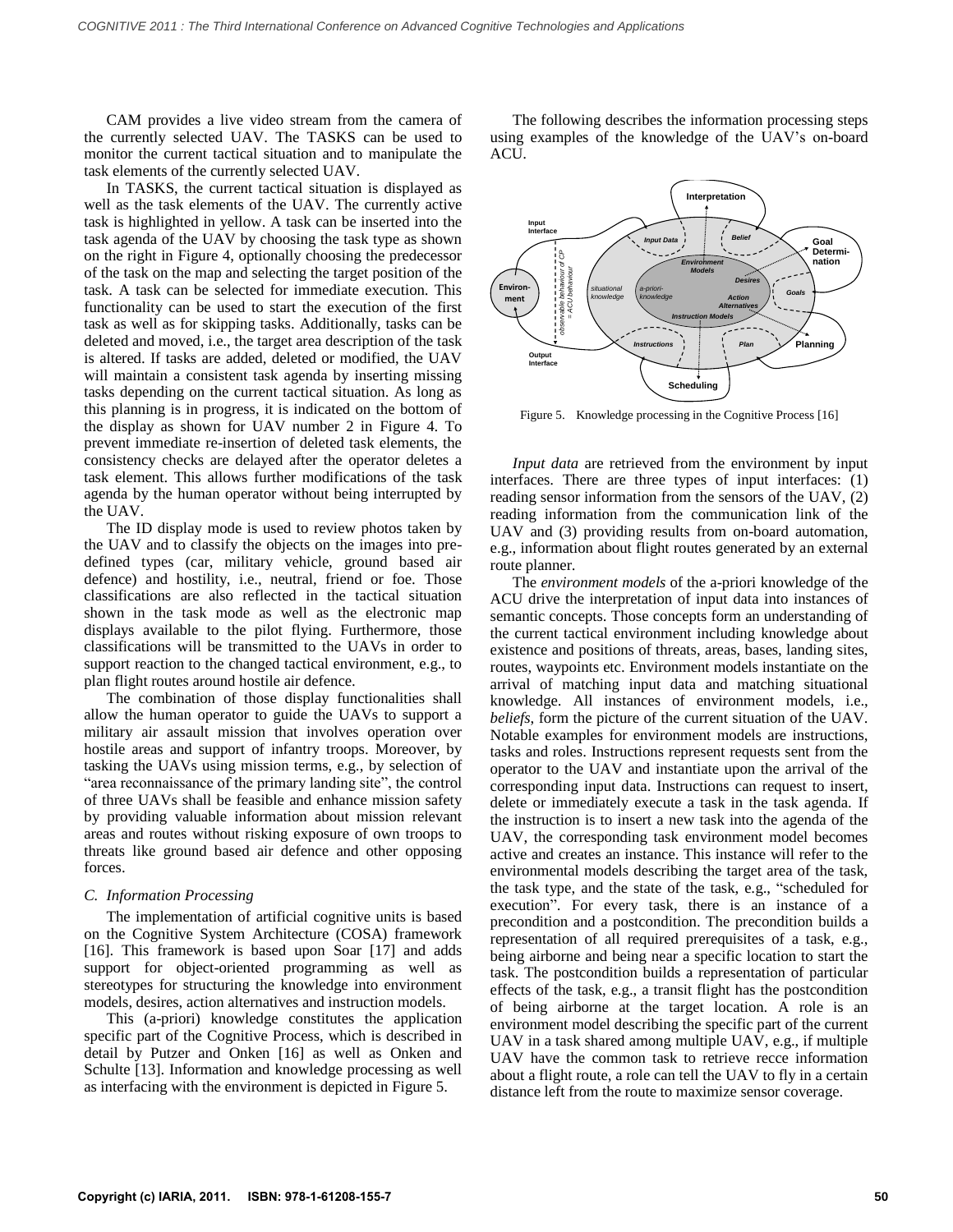*Desires* describe world states the UAV should maintain. If a desire detects the violation of the state in the belief, then it activates by instantiating into an active goal. One example of a desire is "know what to do next", i.e., to have a belief that designates the current task at hand. Whenever the UAV does not have the situational knowledge about its current task, this desire activates and makes the UAV act towards the determination of the next task. Another desire is to comply with the current task, i.e., to actually take the steps necessary to fulfil the task. The desire to "have a unique role" in common tasks enables multiple UAVs to work on the same task by sharing parts of it, i.e., roles in the task. For example, if three UAVs share the task of retrieving visual sensor information about a flight route, then the systems infer from this situation that the roles of flying the centre line of the track and to fly left and right of the track exist. Each UAV selects a role either random or – if selection knowledge is present – it selects a role that fits best for the UAV. To avoid duplicate roles for a single task, every UAV that has a non-unique role re-selects a role. This technique has shown to be sufficient for real-time conflict resolution of at least three UAV.

"Having a consistent agenda" is one of the central desires of the ACU. This desire activates if there is a mismatch between the aforementioned postconditions of a task and the preconditions of its successor. Moreover, it activates, if tactical restrictions are violated, e.g., if a task other than "cross corridor" crosses the border to the opposing terrain or if an area is not entered or left at the designated entry/exit points. The activation of this desire is reported to the human operator as "UAV planning" as depicted for UAV2 in Figure [4.](#page-2-1) Moreover, the desire of having a consistent agenda also provides knowledge about the severity of violations. This guides the resolution of inconsistencies from the most important violation to the least important violation. "Using opportunities" as they arise makes the UAV exploit chances of gathering additional reconnaissance information, if this does not lead to a neglect of the current task. For instance, if there is a sensor footprint of an unidentified force, then the ACU can decide to use the sensors of the UAV to generate additional information about that location to support the identification of that force. The ACU combines its knowledge about the type of sensor information, i.e., "unidentified sensor-hotspot", the availability of its sensors, the availability of sensor information from its own sensors and from other UAV and its relative position to the unidentified force. This combination of knowledge enables the UAV to safely detect and use the chance of getting more information about the location. Moreover, the UAV also behave cooperative as the decision to generate additional sensor information is suppressed if another UAV has generated that sensor information from a similar angle to the unidentified force.

*Action alternatives* provide ways to support active goals. They instantiate if a corresponding goal is active, but only if the current situational knowledge allows the selection of the action alternative. If more than one action alternative can be proposed, then the action alternatives model selection knowledge to prefer one alternative over the other. To

maintain a consistent agenda, action alternatives can propose to add additional tasks like recce route, transit or cross corridor. If the crossing of a corridor can be inserted, it is preferred over the other action alternatives to provide a separation between "tasks over own territory" and "tasks over opposing territory" for subsequent action alternatives. Depending on the tactical situation, further tasks are inserted until a consistent agenda is achieved, i.e., all active goals of having a consistent agenda are fulfilled. As mentioned in Section [IV,](#page-1-1) the human operator can exploit this behaviour of the ACU by skipping tasks on purpose and thereby shifting the completion and specification of missing tasks to the ACU.

Every task of the ACU has its corresponding action alternative that supports the execution of the task in case of an active goal to comply with the current task.

After one or more action alternatives are chosen, the *instruction models* become active and support the action alternatives by generating instructions on the output interface of the ACU. Those instructions are read by the output interface and cause the transmission of radio messages, configuration changes at the flight control system or the payload system or activate on-board automation, e.g., a route planner.

In combination, all those processing steps depicted in Figure [5](#page-3-0) generate purely goal-driven behaviour that allows reasoning over the tactical situation and the task elements entered by the human operator to provide situationdependent actions, which are consistent with tactical concepts of operations.

# VI. EXPERIMENTAL SETUP AND FIRST RESULTS

Experiments were conducted with experienced German Army helicopter pilots in order to evaluate the task based guidance approach. The simulator cockpit shown in Figure [1](#page-0-0) has been used to perform military transport helicopter missions. The objective of the missions was to pick up troops from a known location and to carry them to a possibly threatened destination. According to the briefing, three UAVs should be used to provide reconnaissance information about the flight routes and landing sites in order to minimize exposure of the manned helicopter to threats. In addition to the tasks to perform in previous baseline experiments without task based guidance [6], in this experiment an unscheduled combat recovery task was issued to the crew as soon as the main mission objective had been accomplished.

Prior to the measurements, every test person had been given one and a half day of system training. The test persons acted as pilot flying and pilot non-flying. This configuration was chosen to evaluate the effects of the UAV guidance to crew cooperation and crew resource management.

The following data were recorded during the experiment:

- Interaction of the operator with the system
- Commands sent to the UAV via data link

In every simulation run, the simulation had been halted twice, i.e., in the ingress and during a demanding situation while the helicopter is near the hostile target area, to get measures of the operator's workload using NASA TLX [18].